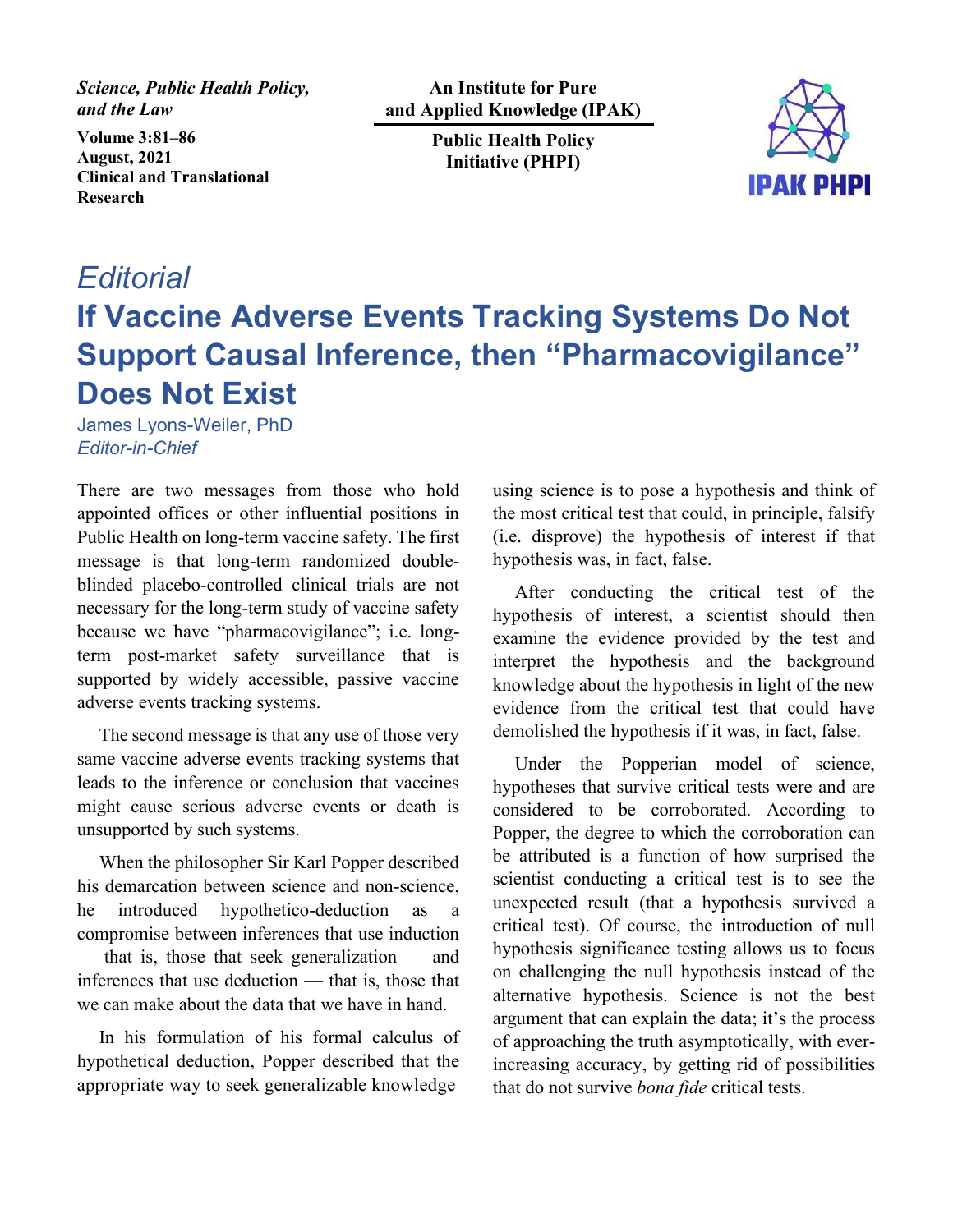The key to the success of hypothetico-deduction, upon which virtually all science is now thought to be conducted, was the insistence that the test being applied to threaten the hypothesis was, in fact, a truly critical test of that hypothesis and not a weak test. Popper warned us that weak tests, which cannot truly jeopardize a particular hypothesis by potentially falsifying said hypothesis, can only provide weak corroboration.

When those seeking support for public health initiatives, such as a new vaccination program, offer evidence that long-term vaccine safety studies are well in hand due to the possibility of detecting adverse events that happened following vaccination, they are either (a) unaware that the vaccine adverse events tracking systems upon which they are basing their confidence about society's ability to detect and track vaccine adverse events are alleged to be unable to be used to infer causal links between health outcomes and vaccination exposure, or (b) participating in a disinformation campaign to end scrutiny over the absence of properly controlled long-term randomized clinical trials to assess longterm vaccine safety. Neither of these is sufficient empirical basis for the knowledge claim of longterm safety.

Either way, the authors of the latest paper in *Science, Public Health Policy, & the Law* (Walach et al.) have been caught, like grist in the mill, in a nonsensical, convoluted torture session in which their detractors have broken all logic and reason on the question of how society renders causal inference between vaccine exposure and serious illness or death.

These authors studied publicly available data and reported a unique and potentially useful risk/benefit analysis that is routinely used in the assessment of the value that a drug will add to the treatment of a clinical disease. They attempted to calculate the number needed to vaccinate, inspired by the number needed to treat. The purported *raison d'être* of the data resource they used is pharmacovigilance: it exists to provide data for post-market, long-term vaccine safety studies.

As a result of the first publication of their results, a number of scientists on the editorial board of the publishing journal resigned in protest because the authors of the study had determined, in their interpretation of their analysis of the data collected to detect vaccine risk signals, that the vaccine caused specific health outcomes. The scientists on the board who disagreed with the authors claimed that the reason why they resigned was that vaccines did not cause the deaths that were reported to the vaccine adverse event tracking system.

The resigning editorial board members' knowledge claim is that no deaths have occurred due to the vaccination program. As helpful as that claim might be to a prescribed narrative, it is not based on empirical evidence, and it is, therefore, unwarranted.

From a Popperian view of science, one can see the fatal flaw in the editorial board members' knowledge claim: if, as they insist, passive vaccine adverse events tracking systems cannot test the hypothesis of causality, then how can editorial board members, resigning or otherwise, know that the events were NOT caused by the vaccine?

Reports that I've read tell me that the resigning editorial board members were epidemiologists and virologists. It is worth noting that neither category of scientist is clinically trained to determine the cause of death in any patient. Epidemiological correlation — and the absence of such correlation or association — is a weak test of causality. It requires forensic pathologists to determine cause of death. The amount of time it takes for victims of vaccines to acquire a ruling on causality in the United States National Vaccine Injury Compensation Program, based on debates over highly granular details of evidence in support of or countering the hypothesis of causality, is befuddling. In some cases, the debates between experts, mediated by special masters, can last over 10 years.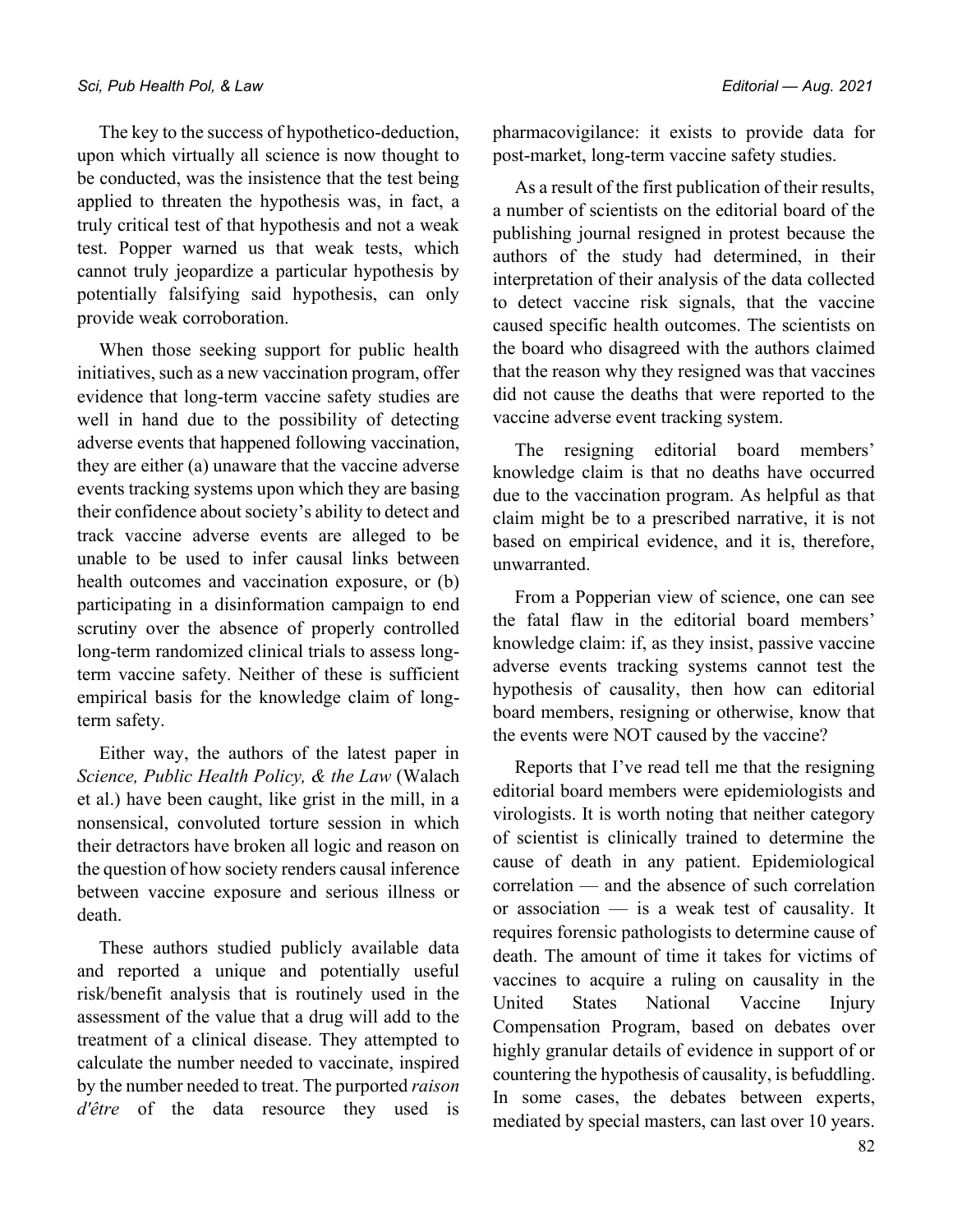This pace stands in stark contrast to the lightning perhaps miraculous, perhaps magical — speed with which physicians involved in short-term randomized COVID-19 vaccine trials determined the noncausality of the deaths that occurred following exposure to the first-in-human experimental mRNA vaccines.

I cannot tell other journals how to run their operations; however, I can report that it is the policy of *Science, Public Health Policy and the Law* not to retract papers on the basis of mere differences in the interpretation of studies that are adequately designed, adequately executed and appropriately presented. We also do not bias our contents to fit a prescribed narrative.

Authors' points in the discussion and conclusions made in scientific studies are suitably placed in those sections for a reason: they are challenges to other scientists to prove or disprove — i.e. test and potentially falsify or corroborate — such knowledge claims. There must be room for disagreement in science; otherwise, science does not exist.

It is sad to bear witness to the fact that science has degenerated into a war against unwanted and inconvenient results, conclusions and interpretations via the process of post-publication retraction for issues other than fraud, grave error in execution, and plagiarism. The weaponization of the process of retraction of scientific studies is well underway, and it induces a bias that could be called "retraction bias", or, in the case in which a few persons haunt journals in search of studies that cast doubt on their commercial products, a "ghouling bias", which leads to biased systematic reviews and warped meta-analyses.

It has become altogether too common for studies that find evidence of risk of vaccination of any kind to end up retracted from journals that one can only presume had already used the peer-review process to put the studies through proper jeopardy (Easy et al, 2021).

Post-publication retraction for mere differences of opinion expressed as interpretation is a form of weak double jeopardy with strong (negative) consequences to knowledge: when journals retract studies that have been conducted and have survived peer review due to prescribed conclusions, knowledge suffers. In the face of new results that challenge our existing background knowledge, Popper would have us update our background knowledge, not destroy new findings and the careers of objective scientists. Viewed on the basis of a reader's difference of interpretation, journals that retract to maintain a prescribed narrative are participating in the etiological equivalent of bookburning.

Rage-quitting is not Science.

In the absence of reliable and credible contrary evidence, journals, journal editors and journal editorial boards must remain relatively agnostic as to their opinion on how authors have interpreted a study's results. If they have truly credible evidence that is inconsistent with the interpretation of the data at hand, they should proceed in a manner that leads to advocacy for a position of interpretation that they themselves hold via peer-reviewed correspondence. The very best vehicle for this interchange is in editorials or in letters to the editor via rational discourse. When readers and other participants in the journal find points of sincere disagreement, the editor should entertain rational, open discourse on matters of interpretation. This rational discourse is how science has classically been moved forward, not through anonymous letters leading to retraction — and neither through emotion-driven resignations of editorial board members. If vaccine safety science is to advance, methodological advances such as the use of "number needed to vaccinate" and non-standard methods of analysis are needed to break the stronghold of the "vaccines are safe" bias that has hobbled scientists from detecting and reporting risk issues with vaccines. This is a stoutly pro-science view.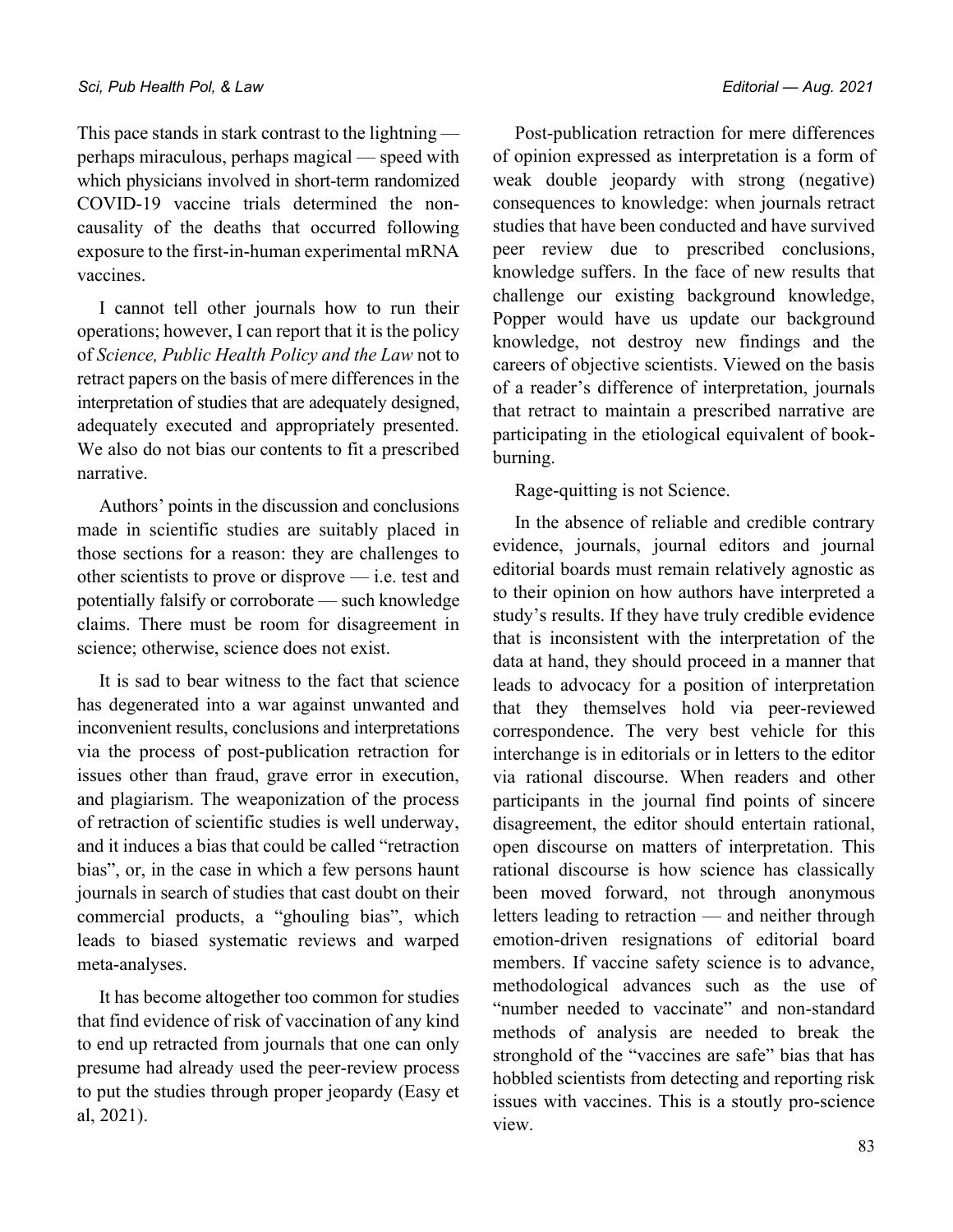Since 2015, as I embarked on a journey into the science of public health, I have been disappointed to find that corporations who develop vaccines and have a vested interests in the profitability of vaccines, and regulatory agency members who, it turns out, also have financial vested interests in vaccines, routinely partake in science-like activities. In doing so, they eschew the products of the Enlightenment: science and reason, and they are causing a steady decay in the public's trust in Science as a process. The public should not confuse their mistrust of corrupted and captured institutions with a mistrust of Science. The offending individuals in these institutions can hardly be said to be doing science: They repeatedly bias interpretations to minimize the public's perception of risk; they cherry-pick results to include and exclude in vaccine studies; and they have not been forthright with key information, including the risk of fetal death from vaccination during pregnancy, the risk of infection following influenza vaccination, the risk of autoimmunity following vaccination, and the risk of neurodevelopmental disorders following vaccination.

In stark contrast to those who use these practiced and codified corrupting exercises in tobacco and glyphosate science, an informed public that examines how post-market vaccine safety studies have been conducted actually rally and protest for objective, rational science. For all of the ill that the year brought us, the events of 2020 also ushered in a new school of thought, which I have christened ``Popular Rationalism". It is from the perspective of continued and powerful calls for objectivity in vaccine safety science that we now proceed.

Our decision to publish the Walach et al. study was made after thorough independent, blind review by three professionals who are more than adequately trained and skilled to appropriately execute the analysis and interpretation of data in retrospective clinical studies.

This decision was not undertaken lightly, nor was it undertaken without due consultation on the processes and policies that led to the retraction from the previous journal.

The issue of determining causality from passive vaccine adverse events tracking systems is not an easy one; even in our review of this study for publication in this journal, there was not a consensus among the reviewers on agreement or disagreement with the authors' interpretation.

There was, however, consensus among the reviewers on an elementary but critically important point: It is logical to conclude that since passive vaccine adverse event tracking systems do not lend themselves well to testing hypotheses of causality, they do not provide the opportunity to design and conduct sufficiently critical tests of causality, and therefore a replacement system is needed.

Vaccinologists act as if the process of collecting the data using a passive system destroys the causal link between vaccine exposure and poor health outcomes and death. In reality, the causal link exists, or it does not. If it does, the act of collating the data using a passive system that then only satisfies temporal association and statistical association or correlation does not destroy the causal link; it merely makes it difficult to ascertain causality. The lack of association thereby does not indemnify the vaccine exposure. A positive association, however, should be heeded; every single gene discovery made in the decades of gene association studies started with a mere association link between genetic variation in people and specific conditions or traits. Follow-up functional analyses studies then further tested causality in some but not all cases. Every time you read "Scientists Discover a Gene That Causes…" you were most likely reading association studies. The associations that were found were reported and acted upon; they were not ignored.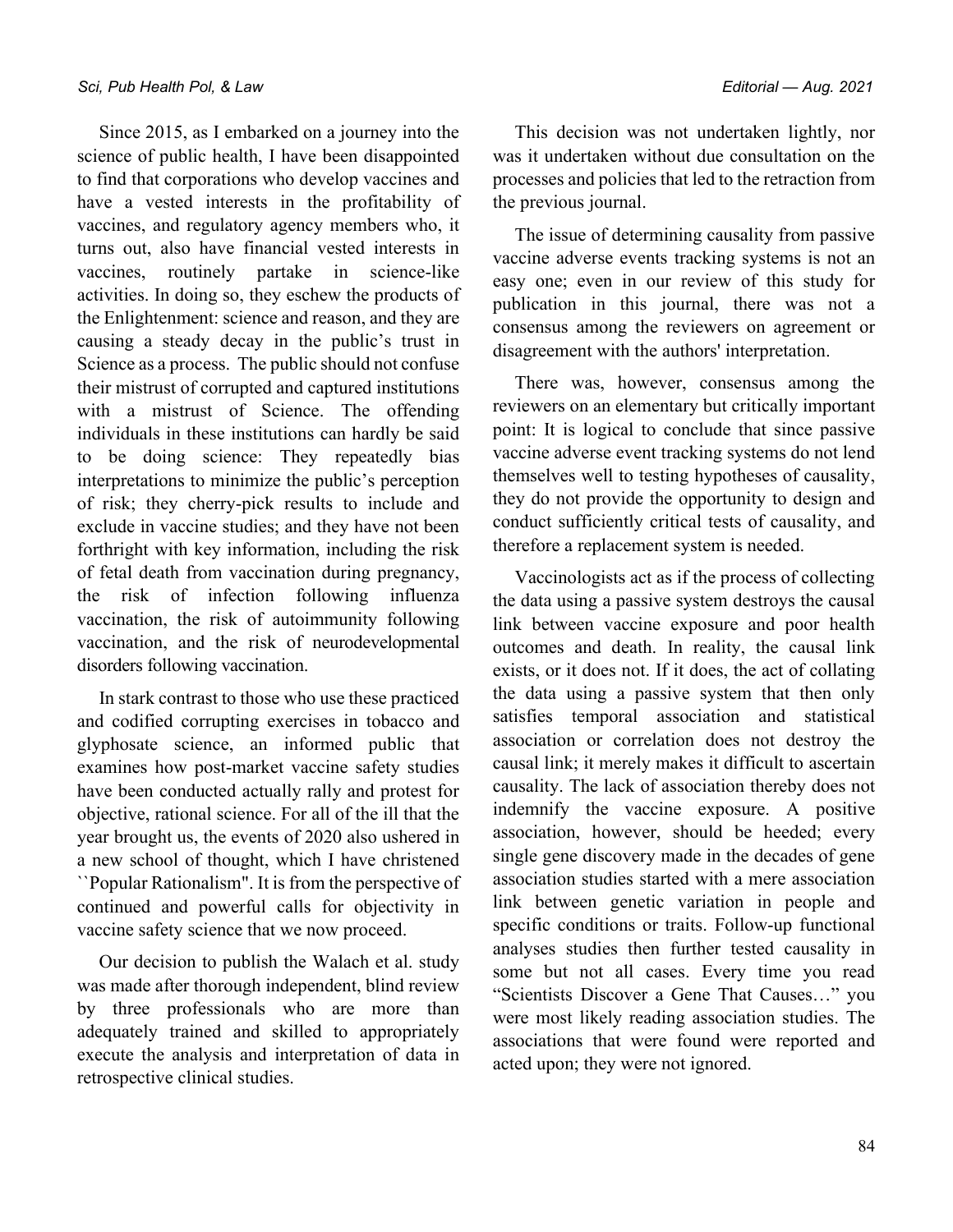Imagine an Automobile Accident Adverse Events Reporting System in which victims of car accidents could report the effects of their personal, first-hand experience in a car accident. We could then download and analyze the data using association analyses. Would the act of collecting the data destroy the causal link? No. It would obfuscate the discovery of causality, but it would not prevent it.

US FDA recently approved Pfizer's COVID-19 vaccine for people sixteen years of age and older. They did so without holding the required advisory committee meeting. Acting Director Janet Woodcock must be held responsible for removing that particular safeguard. The purpose of the approval was to satisfy the requirements of the policy needs of allowing mandates (in the US, mandates for vaccines only approved for emergency use are not allowed). The realization that companies imposing mandates were sitting ducks for lawsuits for coercing individuals into human subjects research was an oversight by Dr. Anthony Fauci, who decreed unilaterally that companies could mandate or dismiss. The fact that FDA skipped the step has led to intense scrutiny, with many questions opening up about disconnect between earlier claims of "safe and effective" and the fact that ongoing studies had not been completed. It looks as if FDA's approval was designed to satisfy what was considered to be a required policy (mandates) instead of evidencebased rendering of a policy position. This, of course, is not new; last month, FDA approved of an Alzheimer's drug after ignoring input from an advisory board. Three of the board members resigned in protest. We can expect that FDA's approval of Pfizer's commercially branded COVID-19 vaccine will not stand.

It is not Walach et al.'s fault that a system capable of providing data that can be used to reliably render an inference of causality is not easily available to the public or the scientific community. The scientific community, however, must now stand up and call for the development of one that is suitable to detect risk.

What would such a system look like? In my view, such a system would have to require mandatory reporting by physicians, with penalties for non-reporting. Physicians should be required to report health events that follow vaccination whether they themselves suspect causality or not. Such a system would allow specific submitted records to be checked at random and verified against medical records to allow assessment of reporting reliability. Such a system would also, of course, allow the participation of non-vaccinating patients to provide a control or comparison group. Such a system would collect critical demographic and clinical data elements from all reportees. It would collect potential covariates which could be tested as confounders not as variables that explain away causality (they don't), but instead as vaccine adverse events risk factors, and an ideal system would allow onboard machine learning objective prediction models to be optimized and tested for generalizability.

A universal flaw with vaccine safety studies conducted by people with a vested interest in vaccines is the gross oversimplification assumption that all covariates are confounders. An ideal system would allow the use of such covariates as co-risk predictors along with vaccination status.

A machine learning–based prediction model optimizer analysis module would allow the refinement of model parameter selection, model selection, and allow for tests of the generalizability of the performance evaluation of models that would predict who is at most risk of vaccine injury or death.

While causality matters in determination of liability, the beauty of machine learning–based prediction modeling is that the question of causality becomes moot. In the quest to reduce human pain and suffering, causality is not even the correct hypothesis to test. Even if only correlated variables